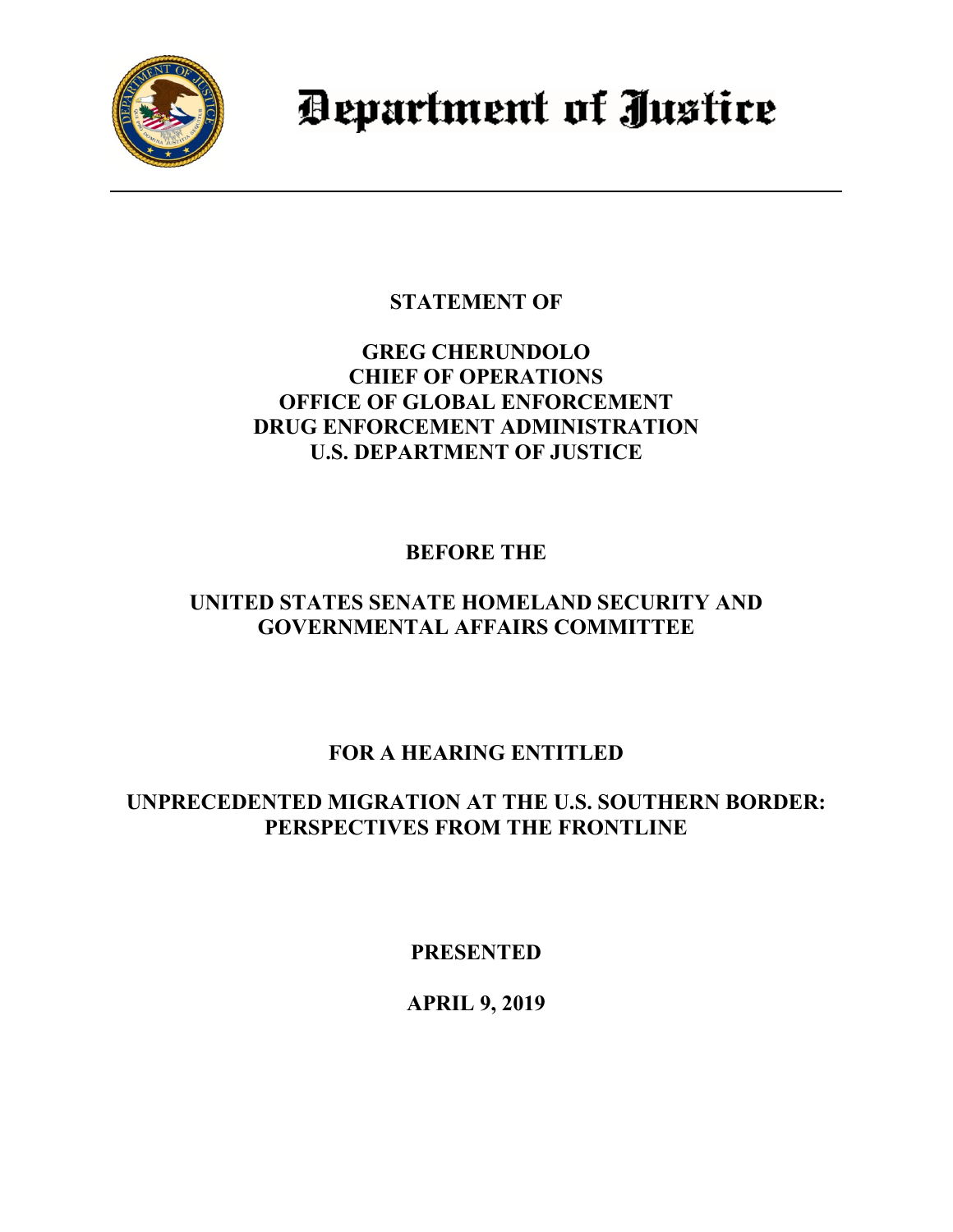## **Statement of Greg Cherundolo Chief of Operations, Office of Global Enforcement Drug Enforcement Administration Before the Committee on Homeland Security and Governmental Affairs United States Senate April 9, 2019**

Mr. Chairman and distinguished Members of the committee – on behalf of Acting Drug Enforcement Administrator Uttam Dhillon and the men and women of the Drug Enforcement Administration (DEA), thank you for holding this hearing on Mexican Cartels and Border Security, and for allowing DEA to share its views on this very important topic. It is an honor to be here to discuss an issue that is important to our country and its citizens, our system of justice. This issue is one to which I have dedicated my professional life to combatting, and about which I personally feel very strongly.

I joined DEA in 1997 as a Special Agent and was initially assigned to the Washington field Division. It has been my privilege to enforce the Controlled Substances Act (CSA) on behalf of the American people for over 22 years. My perspective on Mexican Cartels is informed by my years of experience as a Special Agent in the trenches, working in the Washington and Atlanta Field Divisons, Special Operations Division, Savanah Resident Office, as an Assistant Special Agent in Charge in Richmond, as Special Agent in Charge of DEA Training, Acting Chief of Staff and now as the Chief of Operations for DEA.

As a career Special Agent, I have devoted my professional life to enforcing the law and keeping our communities safe and free from harmful illicit substances. Our fundamental responsibility is to enforce the controlled substances laws and regulations of the United States. We use all criminal, civil, and administrative tools outlined in the CSA to enforce the laws and regulations involving the growing, manufacturing, and distribution of controlled substances against organizations that act outside of that law and their members. We also provide active advisory support for, and collaborate with, allied nations battling illicit trafficking in their own jurisdictions; and recommend and support programs aimed at reducing the availability of illicit controlled substances on the domestic and international markets. I believe, now more than ever in light of the current opioid epidemic, that law enforcement officers must remain steadfast in their pursuit of keeping harmful and often times deadly substances out of the United States, and holding accountable those who violate the laws of the United States.

#### **OVERVIEW**

Today, we are here to discuss the drug threat in the United States, and the Mexican Transnational Criminal Organizations (TCOs) that contribute to this threat. Illicit drugs—ranging from marijuana to fentanyl—remain a significant threat to public health and safety. Undoubtedly, Mexican TCOs are one of the greatest criminal drug threats to the United States. As I will explain in more detail, DEA has prioritized its resources and partnered with domestic and international entities to combat these threats. DEA will continue executing effective methods for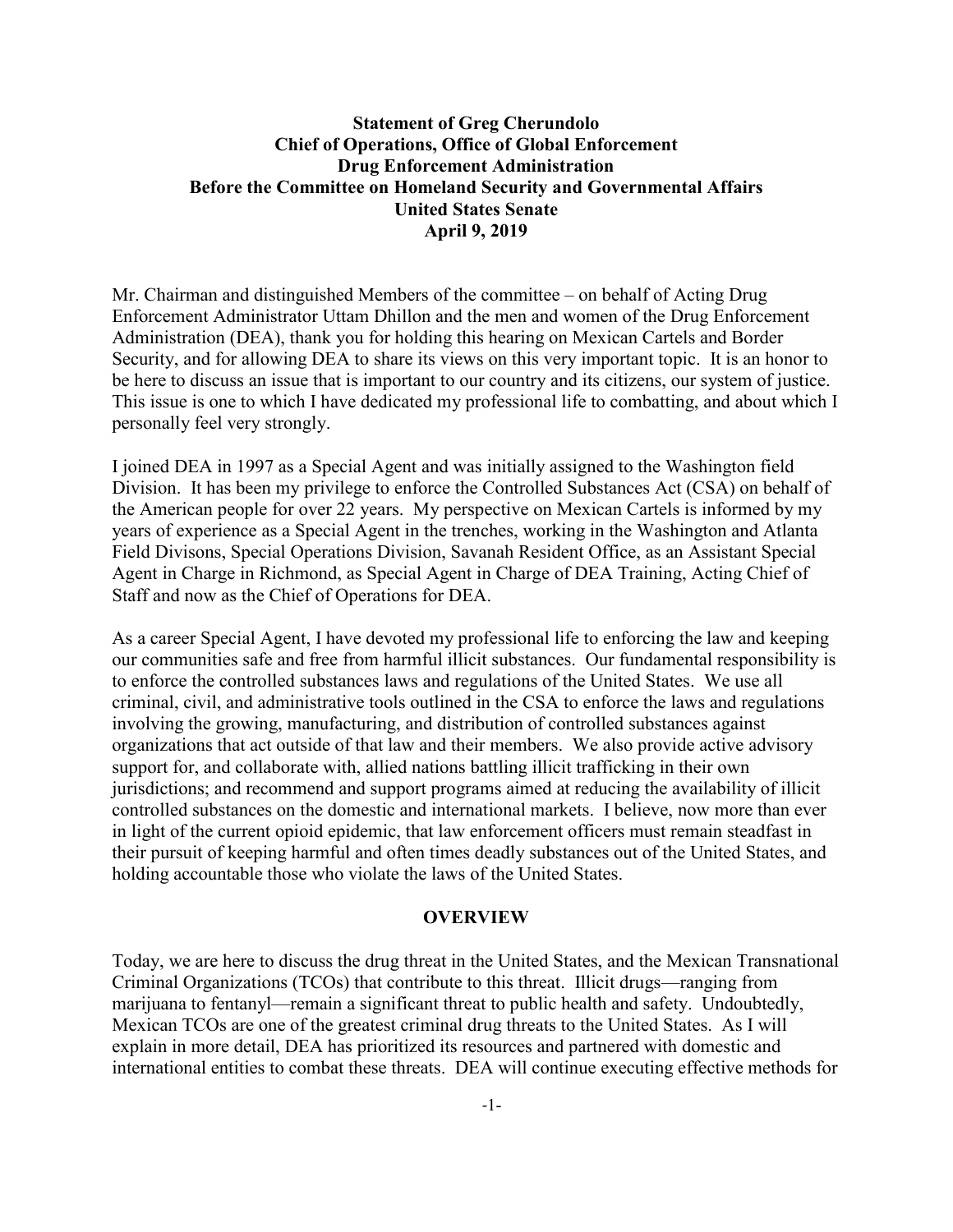reducing the national drug threat and dismantling the criminal organizations that contribute to that threat.

#### **UNITED STATES DRUG THREATS**

Illicit drugs, as well as the transnational and domestic criminal organizations that traffic them, continue to represent significant threats to public health, law enforcement, and national security in the United States. Drug overdose deaths are now the leading cause of injury death in the United States. Every year since 2011, drug overdose deaths have outnumbered deaths by firearms, motor vehicle crashes, suicide, and homicide. In 2017, approximately 192 people died every day from drug overdoses.<sup>[1](#page-2-0)</sup> The opioid threat (controlled prescription drugs, synthetic opioids, heroin, and other illicit substances) has reached epidemic levels, affecting large portions of the United States. Meanwhile, as the ongoing opioid crisis justly receives national attention, the methamphetamine threat remains prevalent; the cocaine threat has rebounded; New Psychoactive Substances (NPS) are still a challenge; and the domestic marijuana situation continues to evolve.

## **FENTANYL**

Illicit fentanyl and fentanyl-related substances (analogues), often sourced from China and to a lesser but still significant extent Mexico, are now the most lethal category of opioids used in the United States. Traffickers, wittingly or unwittingly, are increasingly selling illicit fentanyl and fentanyl-related substances to users without mixing it with any other controlled substances and are also increasingly selling fentanyl and fentanyl related-substances in the form of counterfeit prescription pills. Fentanyl suppliers continue to experiment with new fentanyl-related substances and adjust supplies in attempts to circumvent new regulations imposed by the United States, China, and Mexico. Highly pure and potent fentanyl is transported across the country through mail courier services. While significantly less pure, fentanyl is also smuggled across the Southwest Border (SWB) in kilogram quantities and stored at stash houses, often with other drugs. It is transported and concealed in spare tires, gas tanks, and hidden compartments.

#### **HEROIN**

 $\overline{a}$ 

There are four major heroin-producing regions in the world, but heroin bound for the U.S. market originates predominantly from Mexico and to a lesser degree, Colombia.<sup>[2](#page-2-1)</sup> In addition to dominating traditional markets in the western United States, Mexican organizations are now the most prominent wholesale heroin traffickers in the DEA's Chicago, New Jersey, Philadelphia, and Washington, D.C. Field Division areas of responsibility, and have greatly expanded their presence in the New York City area. While heroin use continues to increase, the occurrence of heroin mixed with illicit fentanyl is also increasing. Record levels of opium poppy cultivation

-2-

<span id="page-2-1"></span><span id="page-2-0"></span><sup>&</sup>lt;sup>1</sup> U.S. Department of Justice, Drug Enforcement Administration, 2018 National Drug Threat Assessment (NDTA), October 2, 2018, *available at* [https://www.dea.gov/documents/2018/10/02/2018-national-drug-threat-assessment-](https://www.dea.gov/documents/2018/10/02/2018-national-drug-threat-assessment-ndta)<u>ndta</u>. <sup>2</sup> *Id.*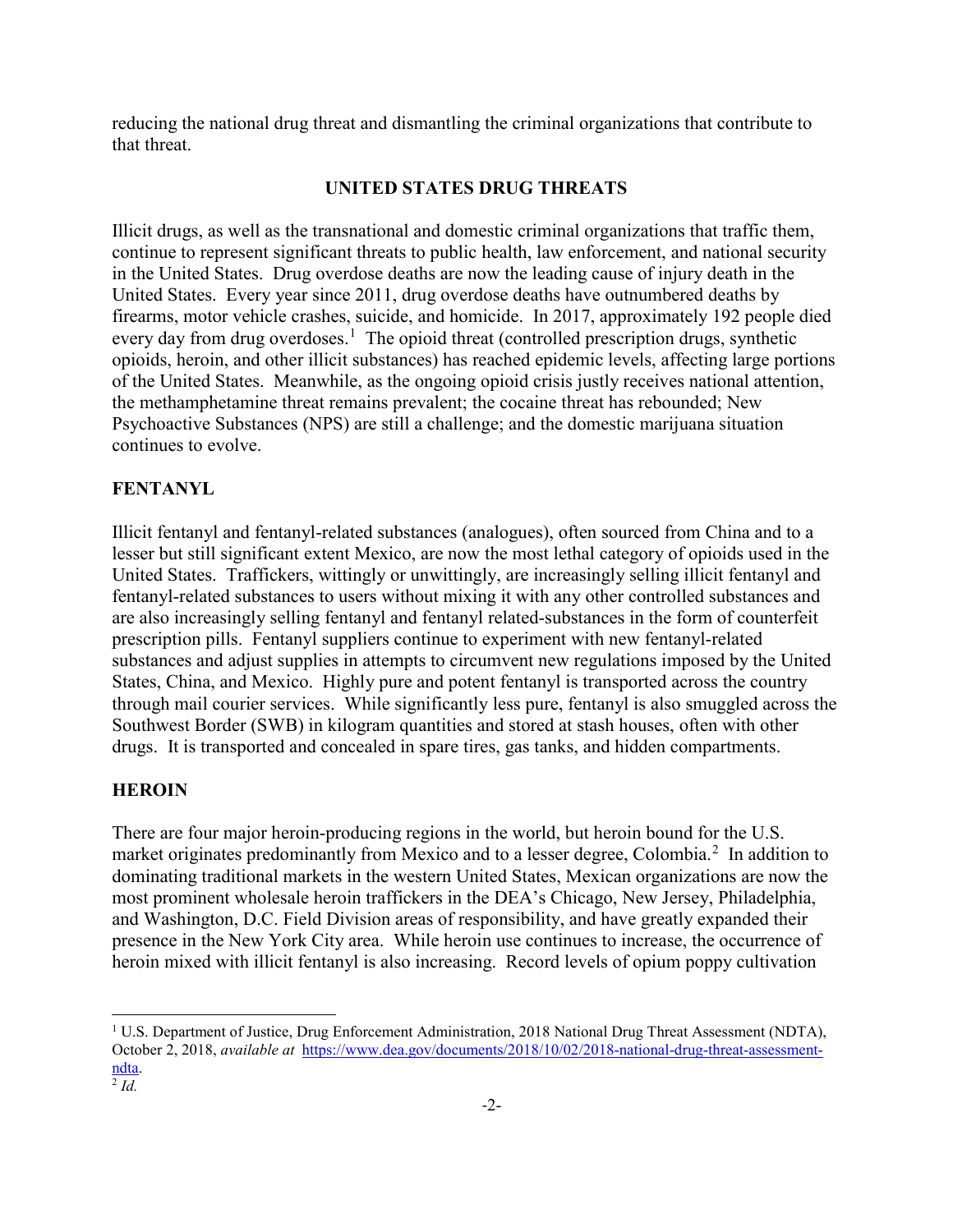and heroin production in Mexico allow Mexican TCOs to supply high-purity, low-cost heroin, even as U.S. use has continued to increase.

## **METHAMPHETAMINE**

Methamphetamine remains prevalent and widely available, with most of the methamphetamine available in the United States being produced in Mexico and smuggled across the SWB. Domestic production occurs at much lower levels than in Mexico, and seizures of domestic methamphetamine laboratories have declined steadily for many years, most likely due to the increasing availability of high-purity, high-potency Mexican methamphetamine, and sustained domestic counter-methamphetamine enforcement efforts.<sup>[3](#page-3-0)</sup>

Although methamphetamine is available throughout the United States, the highest availability is in the West and Midwest regions of the country. In recent years, methamphetamine has been increasing in prevalence in areas that have, historically, not been major markets for the drug, particularly the Northeast. The majority of DEA Field Divisions indicated methamphetamine availability was high throughout the United States. In 2017, 13 of 23 DEA Field Divisions surveyed reported that methamphetamine availability was high, while four other Field Divisions reported that methamphetamine availability was moderate. Six Field Divisions reported that methamphetamine was more available compared to the previous reporting period, and the remaining Field Divisions reported stable availability in 2017.

## **COCAINE**

Cocaine availability and use in the United States have rebounded and coca cultivation and cocaine production have reached record levels in Colombia. As a result, past-year cocaine initiates and cocaine-involved overdose deaths are exceeding 2007 benchmark levels. [4](#page-3-1) According to the Centers for Disease Control and Prevention (CDC), there were 13,942 cocaineinvolved overdose deaths during 2017. [5](#page-3-2) Simultaneously, the increasing presence of fentanyl in the cocaine supply is exacerbating the impact of the re-emerging cocaine threat, particularly the overdose rate.

## **CONTROLLED PRESCRIPTION DRUGS**

Controlled Prescription Drugs (CPDs) are the second most commonly abused substance in the United States.<sup>[6](#page-3-3)</sup> As CPD abuse has increased significantly, traffickers are now disguising other opioids as CPDs in attempts to gain access to new users. Most individuals who report misuse of

l <sup>3</sup> *Id.*

<span id="page-3-1"></span><span id="page-3-0"></span><sup>4</sup> *Id.*

<span id="page-3-2"></span><sup>&</sup>lt;sup>5</sup> See CDC, Provisional Counts Of Drug Overdose Deaths As Of 8/6/2017; see also National Institute on Drug Abuse, Overdose Death Rates (Revised September, 2017).

<span id="page-3-3"></span><sup>6</sup> *Id* at 1*.*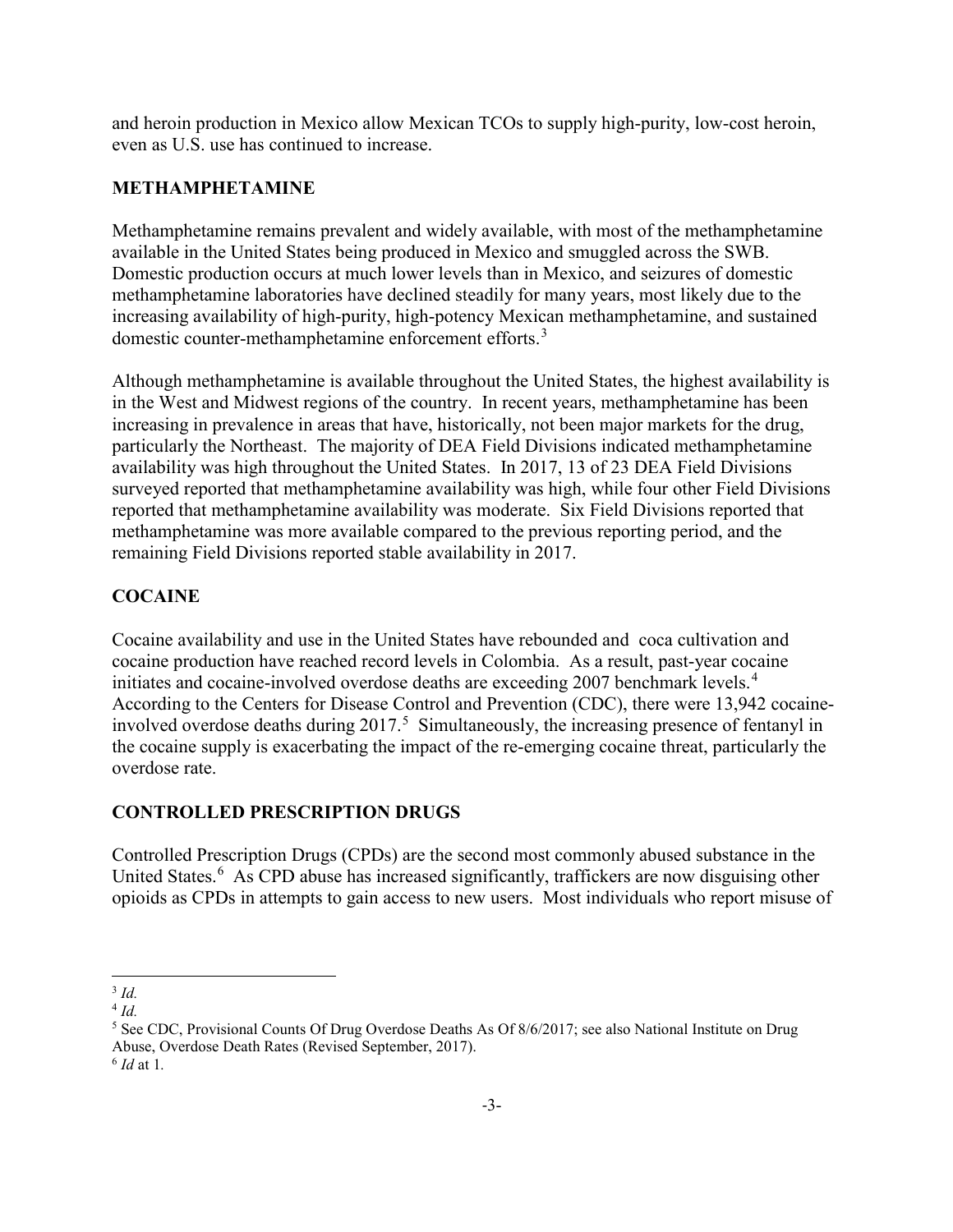prescription pain relievers cite physical pain as the most common reason for non-medical use; these misused pain relievers are most frequently obtained from a friend or relative.<sup>[7](#page-4-0)</sup>

## **NEW PSYCHOACTIVE SUBSTANCES**

The number of NPS continues to increase worldwide, but remains a limited threat in the United States compared to other widely available illicit drugs. China remains the primary source for the synthetic cannabinoids and synthetic cathinones that are trafficked into the United States. The availability and popularity of specific NPS in the United States continues to change every year, as traffickers experiment with new and unregulated substances.

### **MARIJUANA**

Marijuana remains the most commonly used illicit drug in the United States. The overall landscape continues to evolve; although still illegal under Federal law, more states have passed legislation regarding the possession, use, and cultivation of marijuana and its associated products. Although seizure amounts coming across the SWB have decreased in recent years, Mexico remains the most significant foreign source for marijuana available in the United States. Domestic marijuana production continues to increase, as does the availability and production of marijuana-related products. $^8$  $^8$ 

#### **THE FENTANYL CRISIS**

Under U.S. federal law, fentanyl is a Schedule II controlled substance, which is lawfully produced and distributed in the United States by manufacturers of prescription drugs approved by the Food and Drug Administration (FDA) and is widely used in medicine. It is an extremely potent analgesic, used for anesthesia and for pain control in people with serious pain problems; in such pain control cases, it is generally indicated only for use in people who have a high opioid tolerance. Illicit fentanyl, fentanyl-related substances, and their immediate precursors are often produced in China. From China, these substances are shipped primarily through express consignment carriers or international mail directly to the United States, or, alternatively, to TCOs in Mexico, Canada, and the Caribbean. Once in the Western Hemisphere, fentanyl and fentanylrelated substances are prepared for mixing into the heroin supply, other non-opioid drugs, or pressed into a tablet form, and then moved into the illicit U.S. market, where demand for prescription opioids and heroin remain at epidemic proportions. In some instances, drug trafficking organizations have industrial pill presses shipped directly into the United States from China, which allows them to press fentanyl pills domestically. Mexican TCOs have seized upon this business opportunity because of the profit potential of synthetic opioids, and have invested in growing their share of this market. Because of its low dosage range and potency, one kilogram of fentanyl purchased in China for \$3,000 - \$5,000 can generate upwards of \$1.5 million in revenue on the illicit market. Such is the potency of fentanyl, that consumption of as

l <sup>7</sup> *Id.*

<span id="page-4-1"></span><span id="page-4-0"></span><sup>8</sup> *Id.*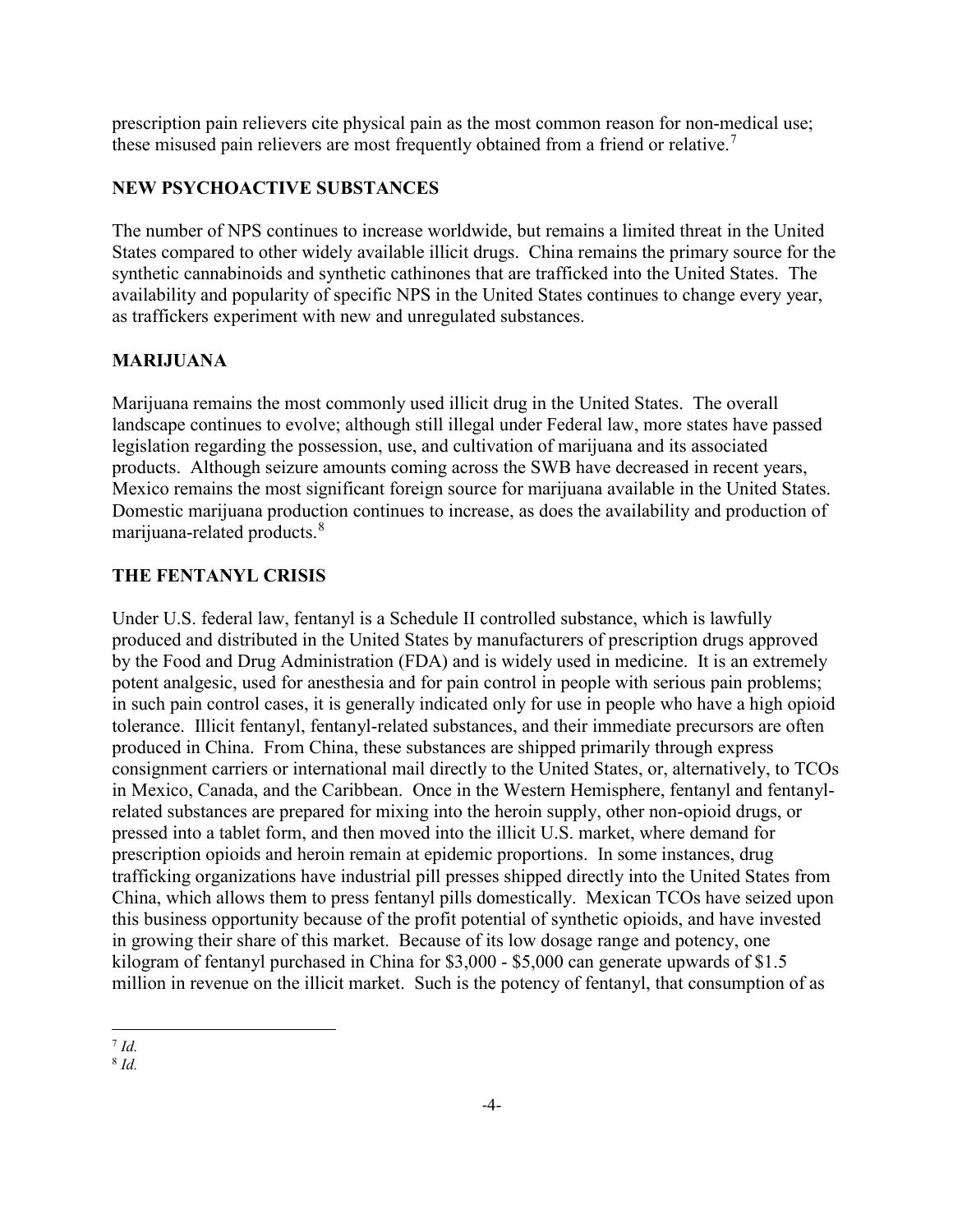little as 2 milligrams of fentanyl can result in a fatal overdose, meaning that a kilogram of fentanyl has the potential of causing lethal overdoses of 500,000 people.<sup>[9](#page-5-0)</sup>

According to the National Forensic Laboratory Information System (NFLIS), from January 2013 to December 2017, there were roughly 120,000 fentanyl exhibits identified by federal, state, and local forensic laboratories.<sup>[10](#page-5-1)</sup> During 2016, there were 37,259 fentanyl reports compared to 1,043 reports in 2013, an exponential increase over the past four years; and, since 2016, there have been 60,615 fentanyl reports identified in 2017, a 63 percent increase.<sup>[11](#page-5-2)</sup> The consequences of fentanyl misuse are often fatal and occur amongst a diverse user base. According toe CDC's National Vital Statistics System, the age-adjusted rate of drug overdose deaths involving synthetic opioids other than methadone (over 90 percent of drugs in this category were fentanyl) increased by 800 percent between 2013 and 2017, from 1.0 to 9.0 per  $100,000$ .<sup>[12](#page-5-3)</sup>

Even though fentanyl, fentanyl-related substances, and other NPS have been controlled under Schedule I or II of the CSA, entrepreneurs procure/create new synthetic compounds with relative ease, by merely altering the chemical composition of the substances. [13](#page-5-4) Over the past several years, DEA has identified numerous illicit fentanyl-class substances and hundreds of synthetic drugs from at least eight different drug classes, the vast majority of which are manufactured in China.

Using published data from the patent and scientific literature as their guide, clandestine chemists have continued to develop and synthesize new synthetic opioids, cannabinoids, and cathinones for the illicit market. Clandestine chemists can easily continue developing and synthesizing new synthetic opioids that do not appear on any schedule of controlled substances. Sadly, these substances are often first discovered when DEA receives reports from local hospitals and coroners in connection with a spate of overdoses. When DEA takes action to temporarily schedule a substance, traffickers begin selling new versions of their products made from new, non-controlled substances in as little as several weeks. Temporary scheduling alone is not enough to address this epidemic. The existing process to temporarily schedule a substance is reactionary, and not agile enough to keep up with bad actors engineering illicit substances for the express purpose of skirting our laws.

l

<span id="page-5-0"></span><sup>9</sup> U.S. Department of Justice, Drug Enforcement Administration, 2017 National Drug Threat Assessment, October, 2017, pg. 57.

<span id="page-5-1"></span><sup>&</sup>lt;sup>10</sup> U.S. Department of Justice, DEA, NFLIS, actual data queried on October 13, 2017.

<span id="page-5-2"></span><sup>&</sup>lt;sup>11</sup> U.S. Department of Justice, DEA, NFLIS, actual data queried on October 18, 2018.

<span id="page-5-3"></span><sup>12</sup> Holly Hedegaard, M.D., Arialdi M. Miniño, M.P.H., and Margaret Warner, Ph.D.Drug Overdose Deaths in the United States, 1999–2018[. https://www.cdc.gov/nchs/products/databriefs/db329.htm](https://www.cdc.gov/nchs/products/databriefs/db329.htm)

<span id="page-5-4"></span><sup>8</sup> On February 6, 2018, DEA published a final order in the Federal Register scheduling all fentanyl-related substances (i.e., fentanyl analogues) in Schedule I on an emergency basis. The final order was made effective on the date of publication.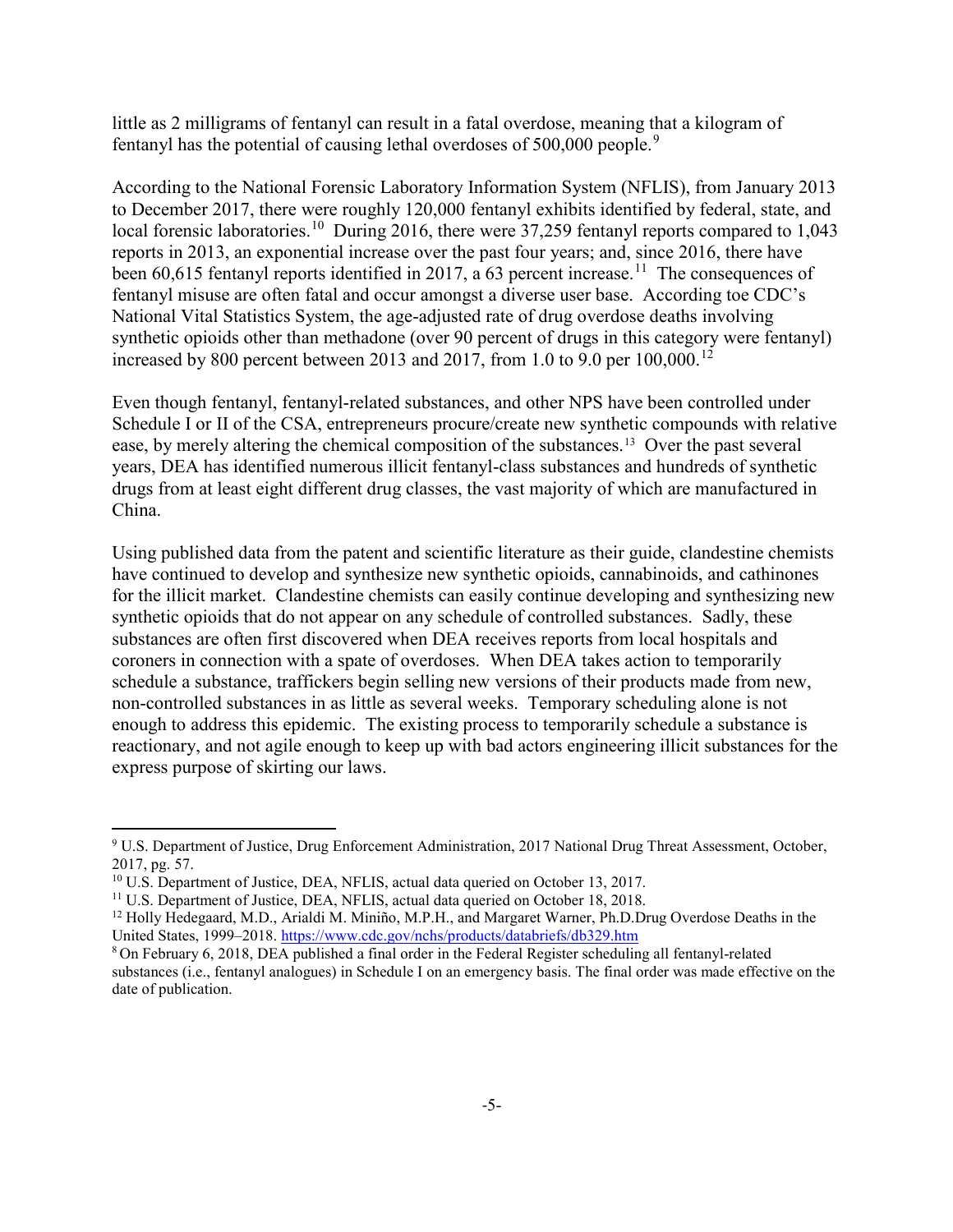Illicit fentanyl, fentanyl analogues, and other NPS are relatively inexpensive, available via the Internet, and are often manufactured in China where they may be shipped (via the international postal system or express consignment couriers) to the United States; alternatively, they may be shipped directly to TCOs in Mexico, Canada, and the Caribbean. Once in the Western Hemisphere, fentanyl and fentanyl-related substances in particular are combined with heroin, cocaine, and other substances, and/or pressed into counterfeit pills made to look like controlled prescription drugs containing oxycodone or hydrocodone. They are then sold online on anonymous darknet markets, and even on overtly-operated websites.

#### **MEXICAN TRANSNATIONAL CRIMINAL ORGANIZATIONS**

Mexican TCOs remain the greatest criminal drug threat to the United States as a whole. By no means is their revenue limited to illicit drug production and trafficking. They also engage in fuel theft, kidnapping, extortion, the smuggling of illicit goods and people, and other illegal activity. The Sinaloa Cartel maintains the most expansive footprint in the United States, while Cartel Jalisco Nueva Generacion's (CJNG) domestic presence has significantly expanded in the past few years. Although 2017 drug-related murders in Mexico surpassed previous levels of violence, U.S.-based Mexican TCO members generally refrain from extending inter-cartel conflicts into the United States.

Although offshoots from previously established TCOs continue to emerge, DEA assesses the following six Mexican TCOs as having the greatest drug trafficking impact on the United States: Sinaloa Cartel, CJNG, Juarez Cartel, Gulf Cartel, Los Zetas Cartel, and Beltran-Leyva Organization (BLO). Each of these TCOs maintains drug distribution cells in designated cities across the United States that either report directly to TCO leaders in Mexico or indirectly through intermediaries. The following is a background on each:

**Sinaloa Cartel** – The Sinaloa Cartel, based in the Mexican State of Sinaloa, is one of the oldest and more established drug trafficking organizations in Mexico. The Sinaloa Cartel controls drug trafficking activity in various regions in Mexico, particularly along the Pacific Coast. Additionally, it maintains the most expansive international footprint compared to other Mexican TCOs. The Sinaloa Cartel exports and distributes wholesale amounts of methamphetamine, marijuana, cocaine, heroin, and fentanyl in the United States by maintaining distribution hubs in cities that include Phoenix, Los Angeles, Denver, and Chicago. Illicit drugs distributed by the Sinaloa Cartel are primarily smuggled into the United States through crossing points located along Mexico's border with California, Arizona, New Mexico, and West Texas.

**Jalisco New Generation Cartel – CJNG, based in the city of Guadalajara in the Mexican state** of Jalisco, is the most recently formed of the six TCOs. With drug distribution hubs in the U.S. cities of Los Angeles, New York, Chicago, and Atlanta, it is one of the most powerful and fastest growing cartels in Mexico and the United States. CJNG smuggles illicit drugs into the United States by accessing various trafficking corridors along the SWB to include Tijuana, Juarez, and Nuevo Laredo. CJNG's rapid expansion of its drug trafficking activities is characterized by the organization's willingness to engage in violent confrontations with Mexican Government security forces and rival cartels. Like most major Mexican TCOs, CJNG is a poly-drug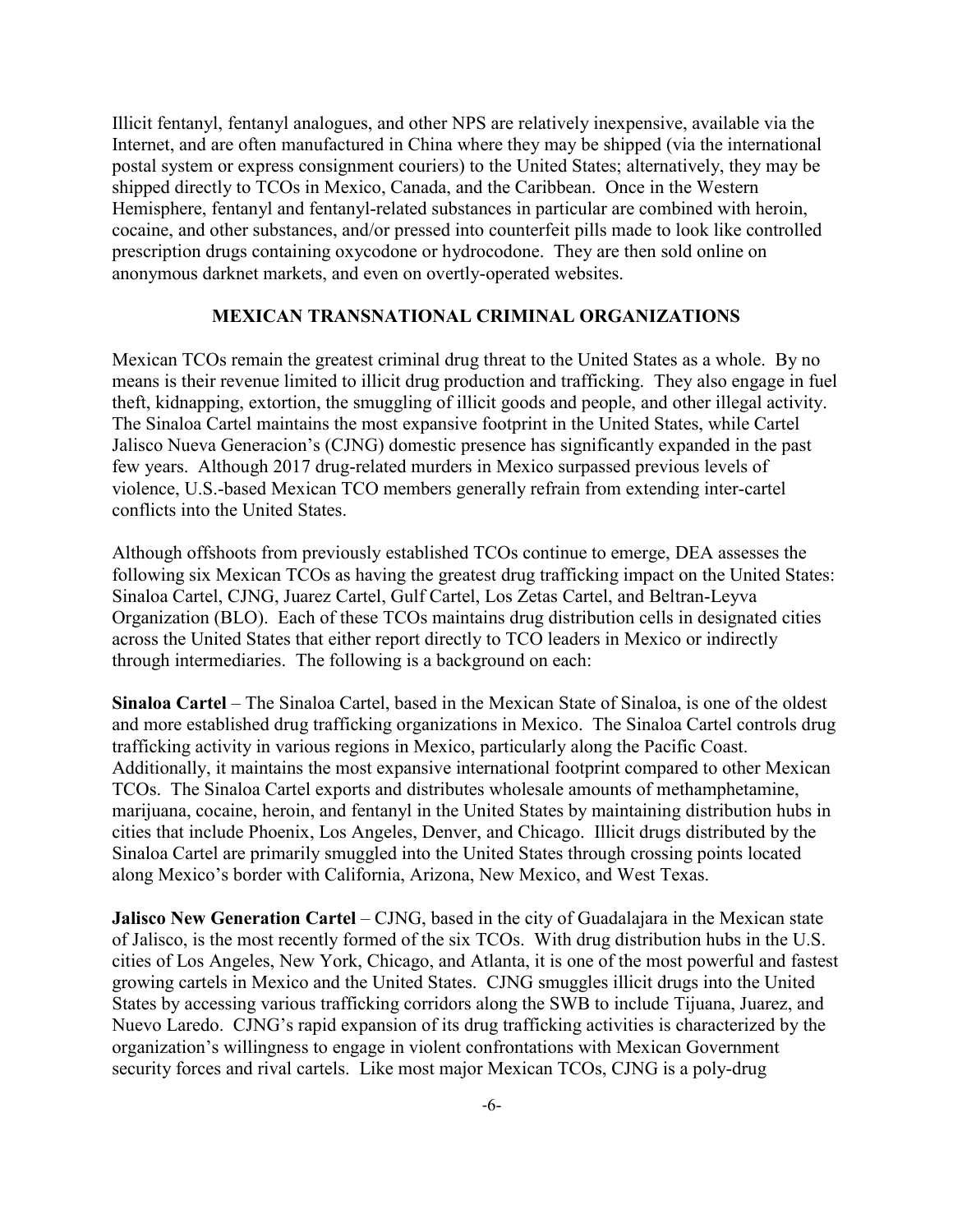trafficking group, manufacturing and/or distributing large amounts of cocaine, heroin, methamphetamine, and fentanyl. CJNG reportedly has a presence in 22 of 32 Mexican states.

**Juarez Cartel** – The Juarez Cartel is one of the older Mexican TCOs. The Mexican State of Chihuahua, south of West Texas and New Mexico, represents the traditional area of operation of the Juarez Cartel. The Juarez Cartel endured a multi-year turf war with the Sinaloa Cartel, which, at its height in mid- 2010, resulted in many drug-related murders in Chihuahua. Though not as expansive as its rival Sinaloa Cartel, the Juarez Cartel continues to impact United States drug consumer markets primarily in El Paso, Denver, Chicago, and Oklahoma City. The Juarez Cartel mainly traffics marijuana and cocaine though recently it has expanded to heroin and methamphetamine distribution in the United States. Recent law enforcement reporting indicates opium cultivation overseen by the Juarez Cartel has increased significantly in the State of Chihuahua since 2013, outpacing marijuana cultivation in some regions.

Gulf Cartel – The Gulf Cartel has been in operation for decades. With a traditional power base in the Mexican State of Tamaulipas, the Gulf Cartel concentrates primarily on marijuana and cocaine trafficking, but has also recently expanded into heroin and methamphetamine. Due to its influence over areas in northeast Mexico, the Gulf Cartel smuggles a majority of its drug shipments into South Texas through the border region between the Rio Grande Valley and South Padre Island. The Gulf Cartel maintains a presence in Atlanta, and holds key distribution hubs in Houston and Detroit.

**Los Zetas Cartel** – Los Zetas formed as an independent cartel in early 2010 when it officially splintered from the Gulf Cartel. At the time of the rupture, Los Zetas controlled drug trafficking in large parts of eastern, central, and southern Mexico. However, due to pressure from rival cartels, Mexican security forces, and internal conflicts, the influence of Los Zetas has lessened significantly in recent years. Los Zetas are currently divided into two rival factions – the Northeast Cartel (Cartel del Noreste, or CDN), representing a rebranded form of mainstream Zetas, and the Old School Zetas (Escuela Vieja or EV), which is a breakaway group. Members of Los Zetas smuggle the majority of their illicit drugs through the border area between Del Rio and Falcon Lake, Texas, with a base of power in Nuevo Laredo, Mexico. Los Zetas' members currently traffic cocaine, heroin, methamphetamine, and marijuana through key distribution hubs in Laredo, Dallas, and New Orleans, and have a known presence in Atlanta.

**Beltran-Leyva Organization** – The BLO asserted its independence after the Beltran-Leyva brothers and their network of drug trafficking associates split from the Sinaloa Cartel in 2008. Though all the Beltran-Leyva brothers have now been killed or arrested, remnants of their organization continue to operate in various parts of Mexico, including the States of Guerrero, Morelos, Nayarit, and Sinaloa. While these splinter groups function autonomously, they are still regarded as being under the general umbrella of BLO. The most prominent of these subgroups, Los Guerreros Unidos, continues to operate independently thanks in large part to its role in the heroin trade. BLO subgroups rely on their loose alliances with CJNG, the Juarez Cartel, and Los Zetas for access to drug smuggling corridors along the SWB. BLO members primarily traffic marijuana, cocaine, heroin, and methamphetamine, and maintain distribution centers in Phoenix, Los Angeles, Chicago, and Atlanta.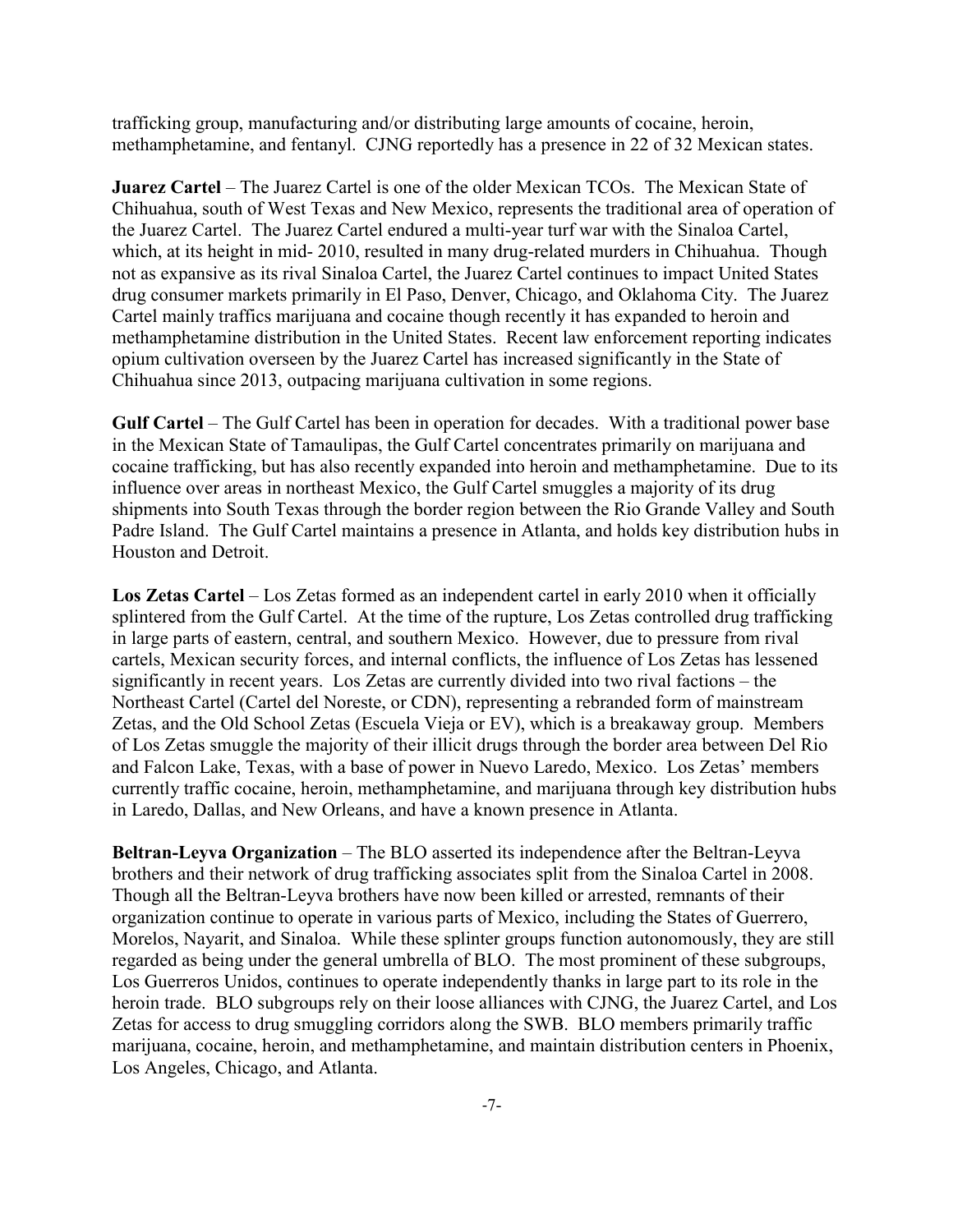### **MONEY LAUNDERING**

In 2017, U.S. law enforcement officials reported over 2,200 bulk cash seizure events, totaling more than \$193 million, according to the National Seizure System (NSS).<sup>[14](#page-8-0)</sup> This is a 56 percent decrease from the previous year's \$437.9 million in reported bulk cash seizures. For Calendar Year 2017, California, Ohio, and Arizona reported the highest dollar amounts in bulk cash seizures for a combined total of \$138.8 million. This amount decreased by approximately 49 percent in comparison to the previous year's top three grossing states for seizures. Gross amount of bulk cash seized has steadily decreased since 2010.

Most bulk currency smuggled into California from other states is assessed to be suspected payments for drug shipments. The majority of bulk currency is moved from Northern California to Southern California and eventually transported across the border into Mexico using privately owned vehicles and commercial tractor trailers. Large amounts of cash continue to be interdicted along major highway corridors, with the cash typically concealed in hidden vehicle compartments or among legitimate cargo. Los Angeles remains a haven for drug trafficking organizations to launder their proceeds, due to the numerous banks, businesses with ties to Mexico, and check cashing centers present in the area.

International airports throughout California are also significant transit points for traffickers smuggling bulk cash derived from drug sales. In these instances, cash can be found in checked or carry-on bags, either loose or in plastic heat or vacuum sealed bags, or else concealed on the passenger's person. In addition, numerous undeclared quantities of cash are detected at mail facilities within shipping boxes originating from other U.S. locations. These boxes, sometimes supplied by the mail service, delivery businesses or express consignment services are then shipped via ground and air to destinations in California.

| Figure 133. Top Three States for Bulk Currency Seizures (in USD), 2012-2017. |                 |                 |                   |               |              |              |
|------------------------------------------------------------------------------|-----------------|-----------------|-------------------|---------------|--------------|--------------|
| Rank                                                                         | 2012            | 2013            | 2014              | 2015          | 2016         | 2017         |
| $\mathbf{1}$                                                                 | <b>New York</b> | California      | <b>California</b> | California    | California   | California   |
|                                                                              | \$212,038,936   | \$153,944,323   | \$124,323,437     | \$104,810,607 | \$57,110,462 | \$36,993,572 |
| $\overline{2}$                                                               | California      | <b>New York</b> | <b>New York</b>   | Texas         | Florida      | Ohio         |
|                                                                              | \$130,694,737   | \$113,815,107   | \$48,727,482      | \$44,211,942  | \$45,682,687 | \$20,807,872 |
| 3                                                                            | <b>Texas</b>    | <b>Texas</b>    | Georgia           | Florida       | <b>Texas</b> | Arizona      |
|                                                                              | \$67,202,140    | \$45,571,571    | \$36,425,523      | \$43,144,356  | \$36,087,822 | \$13,444,481 |
| Source: El Paso Intelligence Center/National Seizure System                  |                 |                 |                   |               |              |              |

 $\overline{\phantom{a}}$ 

<span id="page-8-0"></span><sup>&</sup>lt;sup>14</sup> The information reported to NSS by contributing agencies does not necessarily reflect total seizures nationwide. Federal law enforcement agencies are required to report seizures that are equal to \$10,000 USD and above, while report for state and local agencies is voluntary. NSS is a live database and the data can change from year to year.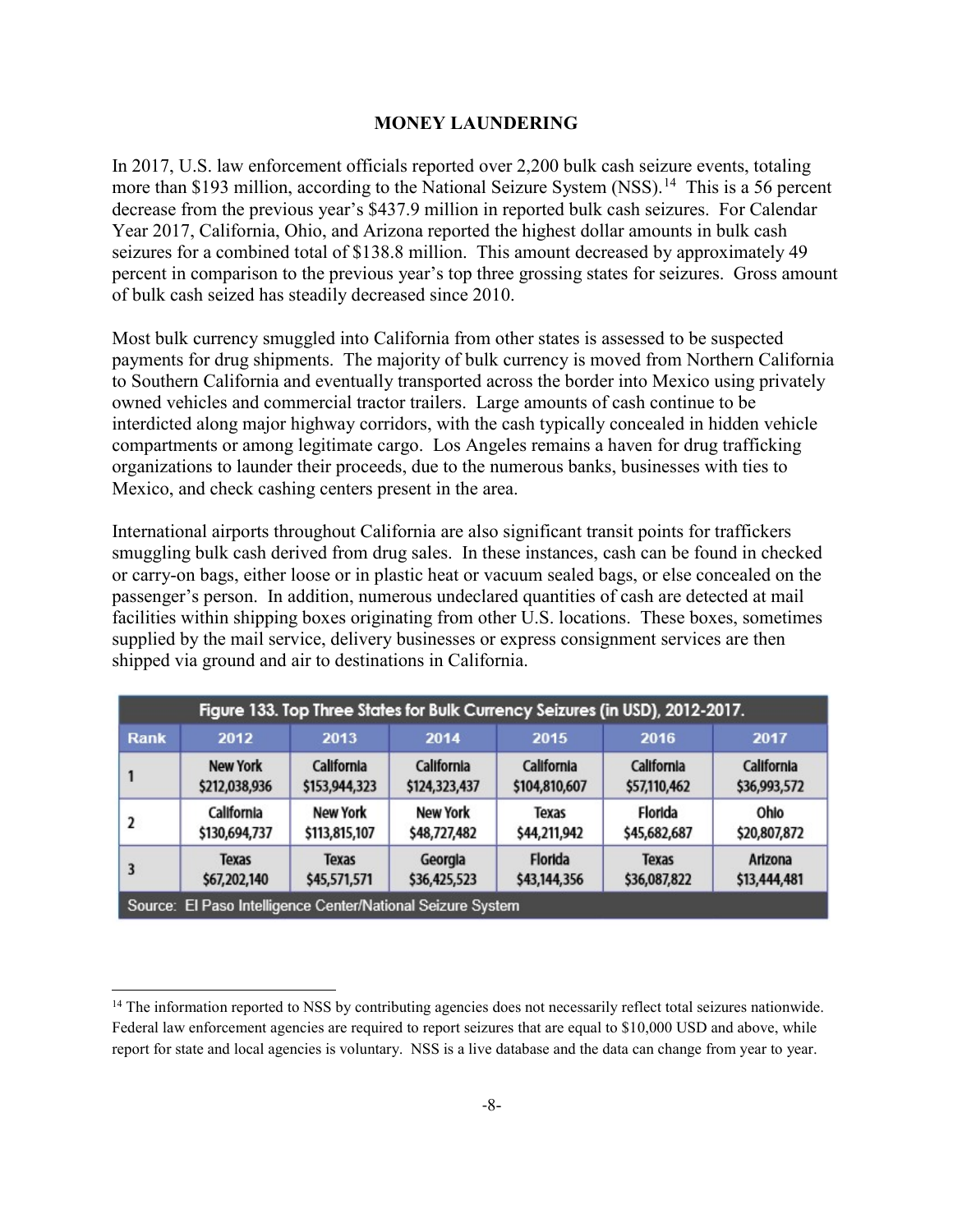Mexican TCOs are increasingly utilizing U.S.-based Asian money laundering organizations to facilitate drug money laundering. Regardless of the money laundering method – Trade Based Money Laundering (TBML), mirror (more commonly known as Hawala), or bulk cash movement – the participation of Asian money launderers has become more prominent in some areas. The shift towards Chinese and Asian money launderers is believed to be, in part, due to the natural relationship created by the large volume of both licit and illicit trade goods and chemicals imported from China. The use of an Asian money broker simplifies the money laundering process and streamlines the purchase of precursor chemicals and paraphernalia utilized in manufacturing drugs for street sales.

Aside from Asian money laundering organizations, other TCO networks maintain the capability across multiple states and jurisdictions to buy and sell commodities or services in the United States that assist in the movement of illicit proceeds in and through the United States. Federal, state, local, tribal, and territorial agencies routinely recover billions of dollars of illicit proceeds annually, a portion of which is attributable to TCOs. As an example from June 2017, 11 individuals were charged with laundering more than \$40 million in drug proceeds on behalf of Mexican TCOs. In exchange for kickbacks, managers, and employees of a number of Atlantaarea money remitters reportedly laundered purported drug proceeds to Mexico by breaking the transactions into thousands of smaller transactions and by listing fake sender information. Several of the money remitters allegedly served as the Bank Secrecy/Anti-Money Laundering Compliance Officers for their respective stores, and were responsible for detecting and reporting these types of illicit financial transactions.

### **MEXCIAN TCO STRUCTURE, METHOD, AND VIOLENCE**

Mexican TCO activity in the United States is mainly overseen by Mexican nationals or U.S. citizens of Mexican origin. U.S.-based TCO members of Mexican nationality enter the United States legally and illegally, and often seek to conceal themselves within densely populated Mexican-American communities. Mexican TCO members operating in the United States often share familial ties with, or can be traced back to, the natal region of leading cartel figures in Mexico. U.S.-based TCO members may reside in the United States prior to being employed by a Mexican TCO. In some cases, U.S.-based TCO members are given high-ranking positions within the organization upon returning to Mexico after years of successful activity in the United States.

U.S.-based Mexican TCOs are composed of various compartmentalized cells assigned with specific functions, such as drug distribution or transportation, consolidation of drug proceeds, or money laundering. Mexican TCO operations in the United States typically function as a supply chain; operators in the chain are aware of their specific function, but are unaware of other aspects of an operation. In most cases, individuals hired to transport drug shipments within the United States are independent third-party "contractors" who may be working for multiple Mexican TCOs. There are increasing numbers of these transportation groups in some areas, and in many cases, they transport smaller shipments.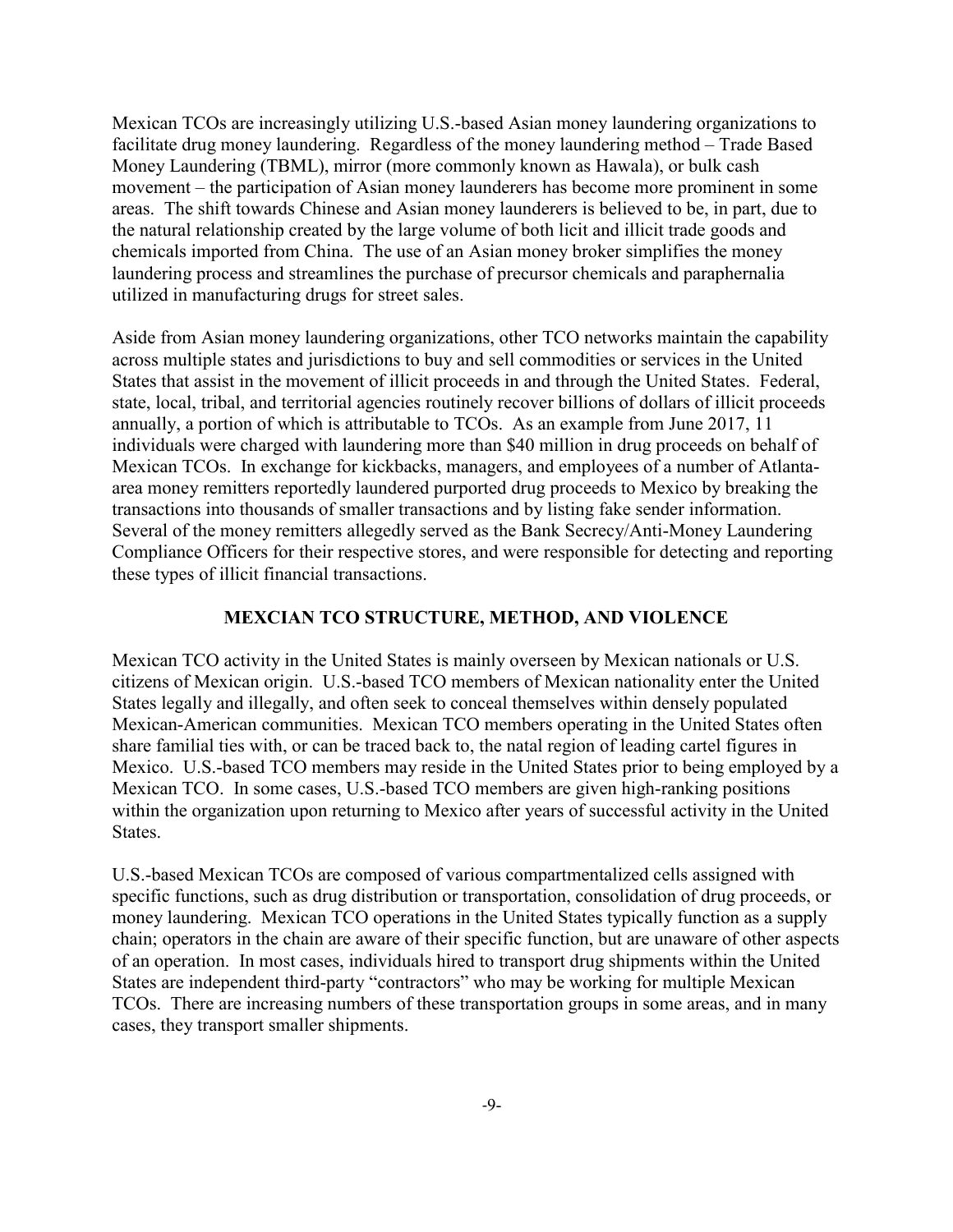U.S.-based Mexican TCO members generally coordinate the transportation and distribution of bulk wholesale quantities of illicit drugs to U.S. markets while retail-level distribution is mainly handled by smaller local groups and street gangs not directly affiliated with Mexican TCOs. In some scenarios, Mexican TCOs collaborate with local criminal groups and gangs across the United States to distribute and transport drugs at the retail level. Mexican TCOs transport the majority of illicit drugs into the United States across the SWB using a wide array of smuggling techniques. The most common method employed by these TCOs involves transporting illicit drugs through U.S. POEs in passenger vehicles with concealed compartments or commingled with legitimate goods on tractor trailers.

Other cross-border smuggling techniques employed by Mexican TCOs include the use of subterranean tunnels, which originate in Mexico and lead into safe-houses on the U.S. side of the border. Underground tunnels are mainly used to smuggle ton quantities of marijuana, although there are instances of other illicit drugs commingled in shipments. Tunnels seized and destroyed by U.S. law enforcement authorities along the SWB are primarily found in California and Arizona, and are generally associated with the Sinaloa Cartel. Mexican TCOs also transport illicit drugs to the United States aboard commercial cargo trains and passenger buses. To a lesser extent, Mexican TCOs also use maritime vessels off the coast of California. Mexican TCOs also rely on traditional drug smuggling methods, such as the use of backpackers, or "mules," on clandestine land trails to cross remote areas of the SWB into the United States.

Mexican TCOs exploit various aerial methods to transport illicit drugs across the SWB. These methods include the use of ultralight aircraft and unmanned aerial systems (UASs) (sometimes referred to as "drones") to conduct air drops. Ultralights are primarily used to transport marijuana shipments, depositing the drugs in close proximity to the SWB. Currently, UASs can only convey small multi-kilogram amounts of illicit drugs at a time and are therefore not commonly used, though there is potential for increased growth and use. Mexican TCOs also use UASs to monitor the activity of U.S. law enforcement along the SWB to identify cross-border vulnerabilities.

Drug-related murders in Mexico continue to reach epidemic proportions. U.S.-based Mexican TCO members, however, generally refrain from inter-cartel violence so as to avoid law enforcement detection and scrutiny, resulting in little spillover violence in the United States. Mexican TCO-related acts of violence do occur in parts of the United States, particularly along the SWB; however, they are less frequent and mainly associated with 'trafficker-on-trafficker' incidents.

#### **DEA RESPONSE TO MEXICAN DRUG TRAFFICKING**

DEA is combating the threat both domestically and internationally. DEA prioritizes its resources by targeting Consolidated Priority Organization Targets (CPOTs) and Priority Target Organizations (PTOs), which are the most significant international and domestic drug trafficking and money laundering organizations. We partner with federal, state, local, tribal, and international entities to target these identified threats utilizing a range of programs.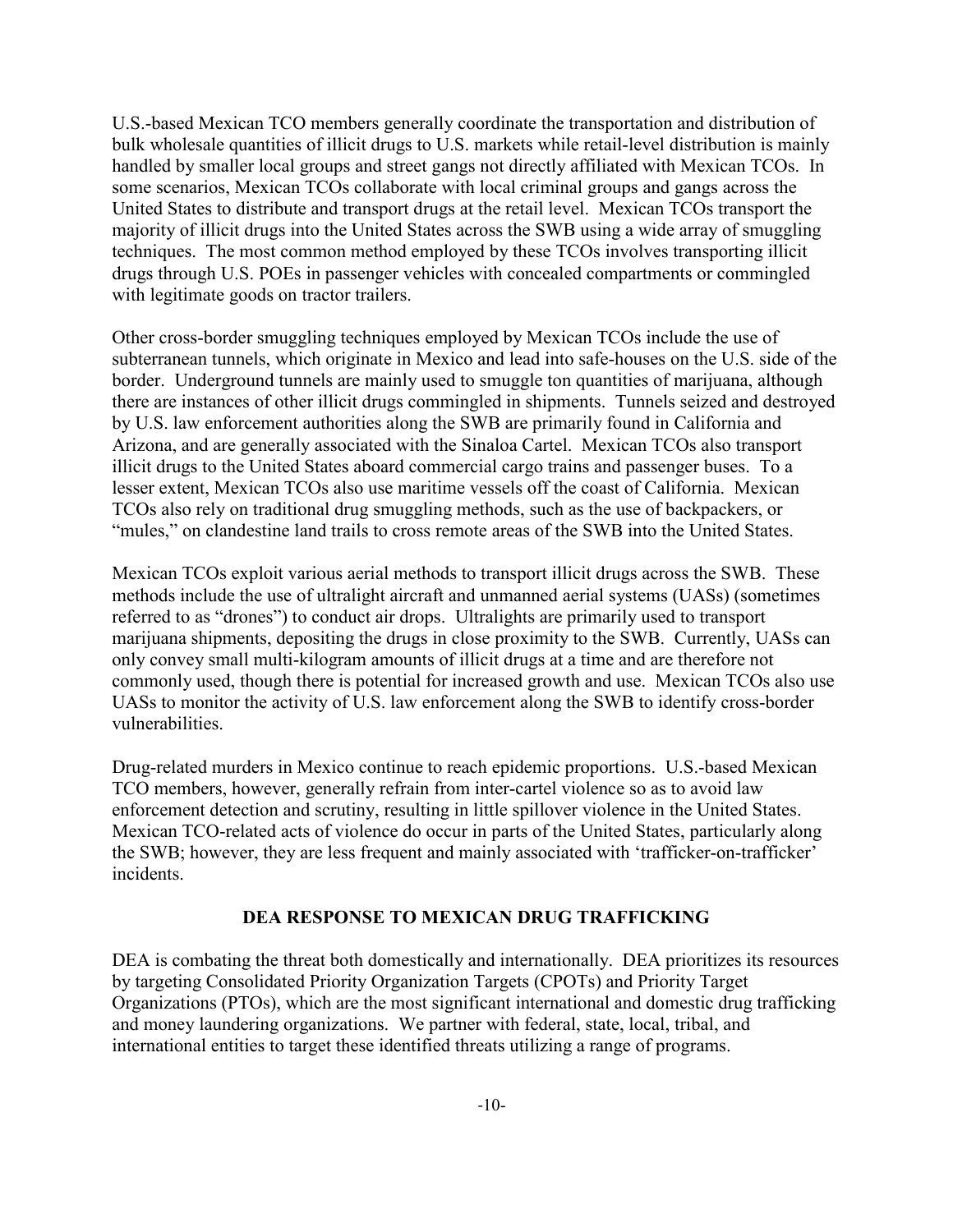## *Special Operations Division*

Established in 1994, the Special Operations Division (SOD) is a DEA-led multi-agency operations coordination center with participation from Federal law enforcement agencies, the Department of Defense (DOD), the Intelligence Community, and international law enforcement partners. SOD's mission is to establish strategies and operations to dismantle national and international trafficking organizations by attacking their command and control communications. Special emphasis is placed on those major drug trafficking organizations that operate across jurisdictional boundaries on a regional, national, and international level.

## *Heroin-Fentanyl Enforcement Teams*

Utilizing the appropriations under the Consolidated Appropriations Act of 2017 (P.L. 115-31), DEA has created six new heroin-fentanyl enforcement teams to combat trafficking in heroin, fentanyl, and fentanyl analogues. The establishment of the teams began in January 2018, and they were located in some of the regions hardest hit by the opioid epidemic: New Bedford, Massachusetts; Charleston, West Virginia; Cincinnati, Ohio; Cleveland, Ohio; Raleigh, North Carolina; and Long Island, New York. Thanks to the robust Consolidated Appropriations Act of 2018 (P.L. 115-141) appropriation, DEA will be creating six additional heroin-fentanyl teams. In determining the locations for these teams, DEA will consider multiple factors, including rates of opioid mortality, level of heroin and fentanyl seizures, and where additional resources would make the greatest impact in addressing the ongoing threat. While the teams will be based in specific cities, their investigations will not be geographically limited. DEA has always pursued investigations wherever the evidence leads and will continue to do so.

## *International Enforcement: Sensitive Investigative Units*

A significant component of DEA's International Drug Enforcement Priorities is to support and expand a key element of DEA's international efforts: the Sensitive Investigative Unit (SIU) program. DEA's SIU program which includes nine specialized units in the Western Hemisphere, including Mexico, helps build effective and vetted host nation units capable of conducting complex investigations targeting major TCOs.

## *International Enforcement: Bilateral Investigations Units*

Bilateral Investigations Units (BIUs) are one of DEA's most important tools for targeting, disrupting, and dismantling significant TCOs. The BIUs have used extra-territorial authorities to infiltrate, indict, arrest, and convict previously "untouchable" TCO leaders involved in drug trafficking.

## *El Paso Intelligence Center*

The El Paso Intelligence Center (EPIC) is a national intelligence center focused on supporting law enforcement efforts in the Western Hemisphere, with a significant emphasis on the SWB. Through its 24-hour watch function, EPIC provides law enforcement officers, investigators, and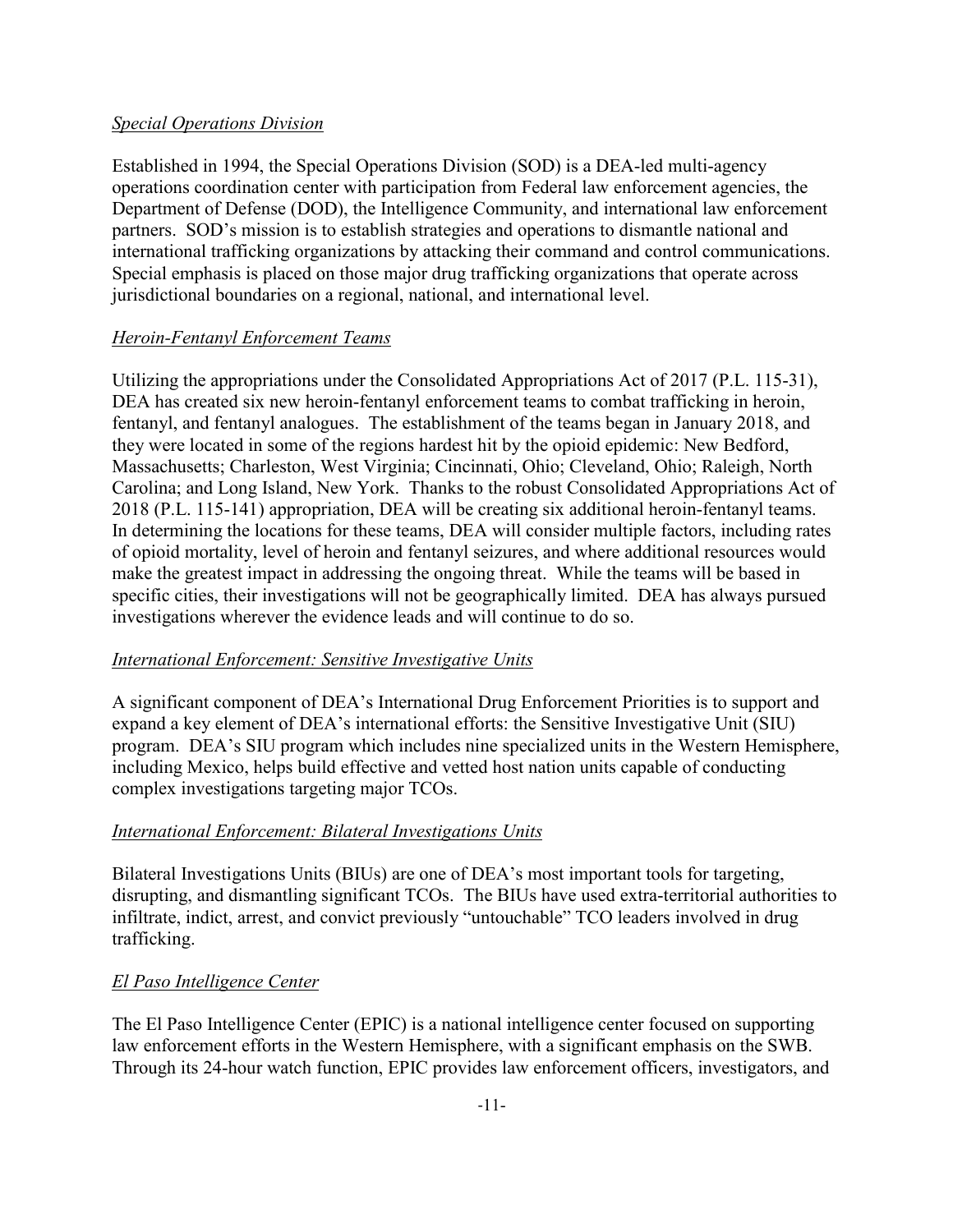analysts immediate access to participating agencies' databases. This function is critical in the dissemination of relevant information in support of tactical and investigative agencies, deconfliction, and officer safety. EPIC also provides significant intelligence support to state and local law enforcement agencies, especially in the areas of clandestine laboratory investigations and highway interdiction.

#### *Fentanyl Signature Profiling Program*

The overarching goal of the Fentanyl Signature Profiling Program (FSPP) is to provide new insights in support of ongoing DEA investigations by providing both real-time data from the indepth analyses of seized samples and unique science-based forensic investigative leads on seizures where linkages were unknown or only suspected. For instance, examples from qualified seizures throughout DEA (e.g., exhibits containing a sufficient amount of fentanyl necessary for in-depth testing) are automatically submitted to DEA laboratories for FSPP testing; each profiled sample is then compared to all other such fentanyl submissions. If linkages between samples are identified, this information is communicated to the appropriate case agent to advance the investigation. Since the program's implementation, over 500 illicit fentanyl samples have been examined, resulting in the establishment of several sets of seizure linkages tying separate cases and seizures together.

#### **UNITED STATES – MEXICO LAW ENFORCEMENT ENGAGEMENT**

The Department and DEA continue to expand the robust relationship between Mexico and the United States, particularly with regard to countering the threat from heroin and synthetic opioids. DEA has developed a U.S.-Mexico bilateral heroin strategy to increase intelligence sharing, coordination of investigations, training, sharing of forensic information, and the control of precursor chemicals. DEA's Mexico City Country Office has engaged the interagency within the U.S. Embassy through creation of a Heroin Fentanyl Working Group (HFWG). The HFWG, first convened in April 2015, meets on a monthly basis and synchronizes interagency efforts and capabilities. In early 2016, this forum became part of the Office of National Drug Control Policy's (ONDCP) Heroin Availability Reduction Plan (HARP) implementation as a video teleconference, co-chaired by Mission Mexico and ONDCP and regularly attended by the National Security Council, DEA, DOD, Department of Homeland Security (DHS) (Immigration and Customs Enforcement (ICE)/Homeland Security Investigations (HIS)) and the Department of State's Bureau of Western Hemisphere Affairs and Bureau of International Narcotics and Law Enforcement Affairs (INL). This one-hour monthly forum has become the most effective tool for synchronizing policy formulation and implementation between Mission Mexico and ONDCP. The HFWG has allowed the Federal government to speak with one voice and maintain critical security relationships with our Mexican partners. The HFWG has enabled close coordination on efforts to develop accurate Mexican heroin yield estimates, improve the Government of Mexico's poppy eradication efforts, support investigations of fentanyl seizures, track ongoing clandestine lab training, and reinforce interdiction efforts.

DEA also participates in the North American Drug Dialogue (NADD), a trilateral forum between the United States, Mexico, and Canada. Chaired by ONDCP and INL, the NADD provides a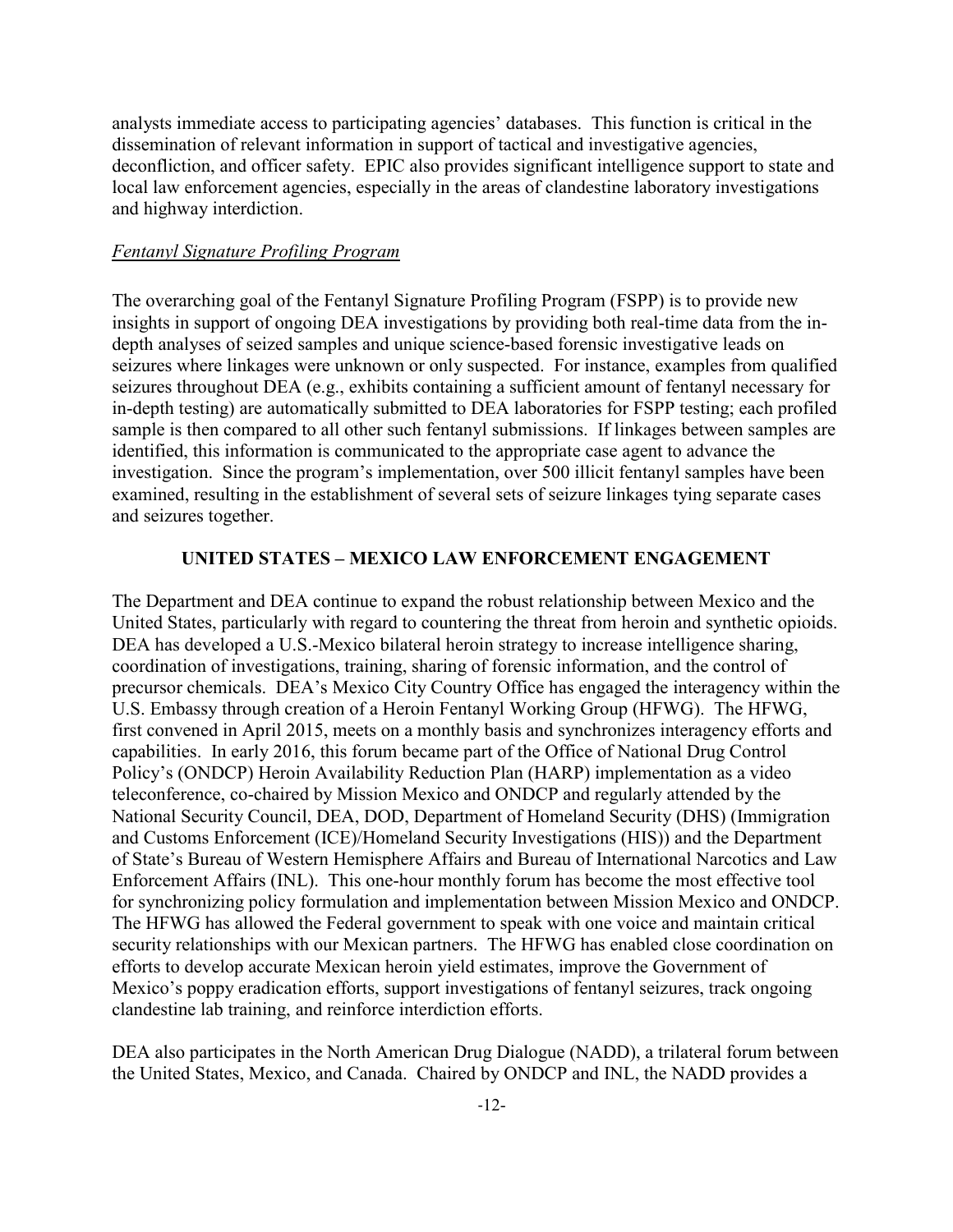framework for expanding cooperation on the heroin and fentanyl problem across the entire continent. For example, as a result of the NADD, and with funding from INL, the Royal Canadian Mounted Police (RCMP) has provided fentanyl detection training to Mexican Federal Police (PF) and canine units affiliated with Mexico's Tax Administration Service (SAT), which performs a customs function.

DEA's presence in Mexico represents our largest international footprint. The ability to have DEA Special Agents assigned to 11 different offices throughout Mexico is a reflection of the level of cooperation that we continue to enjoy with our Mexican counterparts. DEA supports bilateral investigations with the Government of Mexico by providing information and intelligence to develop investigations that target TCO Networks and leadership command and control elements throughout Mexico.

Perhaps the most notable example of the high-level of cooperation between the U.S. and Mexico in 2016 was the prosecution of Sinaloa Cartel leader Joaquin Guzman Loera, known as "El Chapo." Such activity represents significant success for both the United States and Mexico in our shared struggle against TCOs. The United States and Mexico have established a strong and successful bilateral security partnership in the last decade and, to that end, DEA continues to work with our Mexican partners to provide any assistance, as requested, to build upon these successes.

#### **CONCLUSION**

Mexican TCOs remain the greatest criminal drug threat to the United States. These Mexican poly-drug organizations traffic heroin, methamphetamine, cocaine, marijuana, and now more than ever illicit fentanyl and fentanyl-related substances, which are responsible for so many deaths over the last several years throughout the United States using established transportation routes and distribution networks. They control drug trafficking across the SWB and are moving to expand their share of U.S. illicit drug markets. Their influence up and down the supply chain, their ability to enter into new markets, and their associations with domestic gangs are of particular concern for DEA. DEA will continue to address this threat domestically and abroad by attacking the crime and violence perpetrated by the Mexican-based TCOs, which have brought tremendous harm to our communities. Targeting the world's most prolific and dangerous drug traffickers is a dynamic and evolving mission, and with it comes myriad challenges. But throughout our history, DEA has met those challenges and produced impressive results.

The fight against drug abuse is a generations-long struggle; it will not be completed overnight. DEA plays a critically important role in our country's holistic strategy of prevention, treatment and recovery support, and in reducing the availability of illicit drugs in the United States. DEA remains committed to bringing the "Most Wanted" drug traffickers and their entire networks to justice in cooperation with our law enforcement partners. By taking harmful drugs off of the street, dismantling major drug organizations, and seizing the profits associated with this trade, we are making our nation a safer place to live and do business.